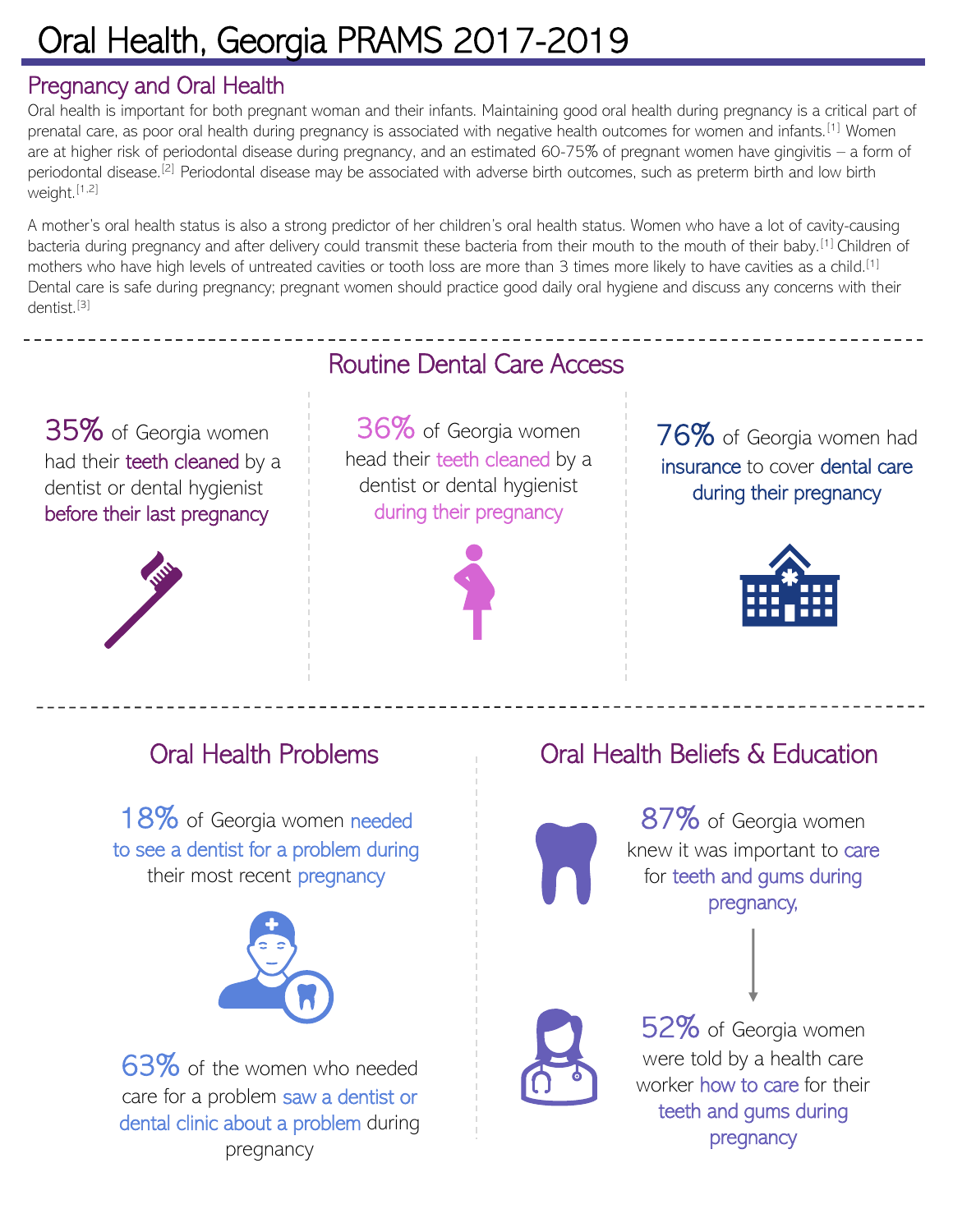

Figure 1. The percent of women<sup>^</sup> who reported having their teeth cleaned during pregnancy, Georgia PRAMS, 2017-2019

Notes: Percents are weighted. NH: Non-Hispanic; HS: High School. ^Results are among women with a recent live birth in Georgia. \*P-value < 0.05; †Other category for payment for delivery includes self-pay, CHAMPUS/TRICARE, other government insurance, and "other" categories.



Figure 2b: The percent of women<sup>^</sup> who reported having their teeth cleaned during pregnancy\*, Georgia PRAMS, 2017-2019





Note: ^Results are among women with a recent live birth in Georgia. Yearly trend for teeth cleaning before pregnancy is not statistically significant, p= 0.705.

Note: ^Results are among women with a recent live birth in Georgia. \*Yearly trend for teeth cleaning during pregnancy is statistically significant, p= 0.0117

50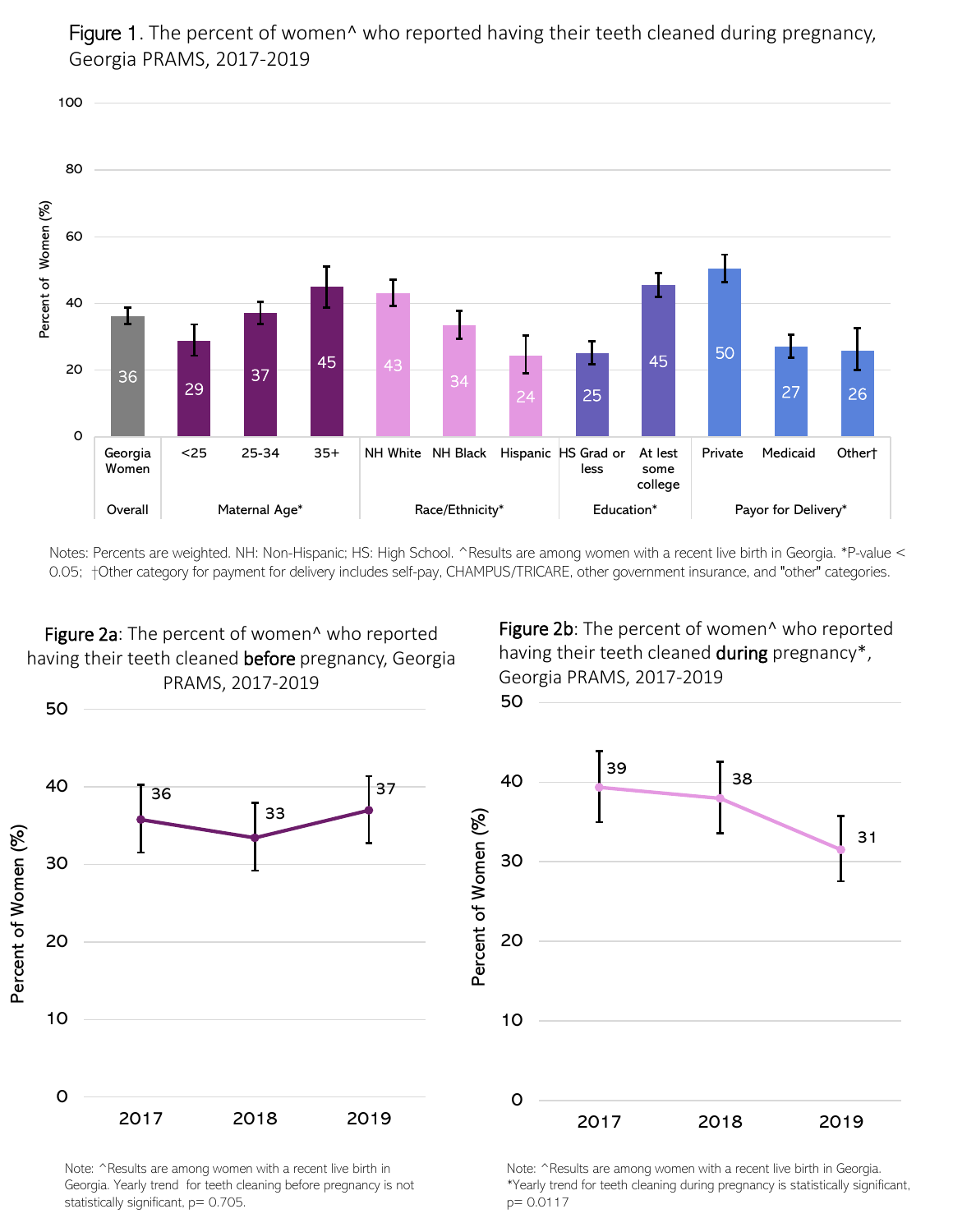

Figure 3. The percent of women<sup>^</sup> who reported having dental insurance during pregnancy, Georgia PRAMS, 2017-2019

Notes: Percents are weighted. NH: Non-Hispanic; HS: High School. ^Results are among women with a recent live birth in Georgia. \*P-value < 0.05;  $\dagger$ Other category for payment for delivery includes self-pay, CHAMPUS/TRICARE, other government insurance, and "other" categories.





Notes: ^Results are among women with a recent live birth in Georgia. \*Yearly trend is statistically significant, p= 0.0057